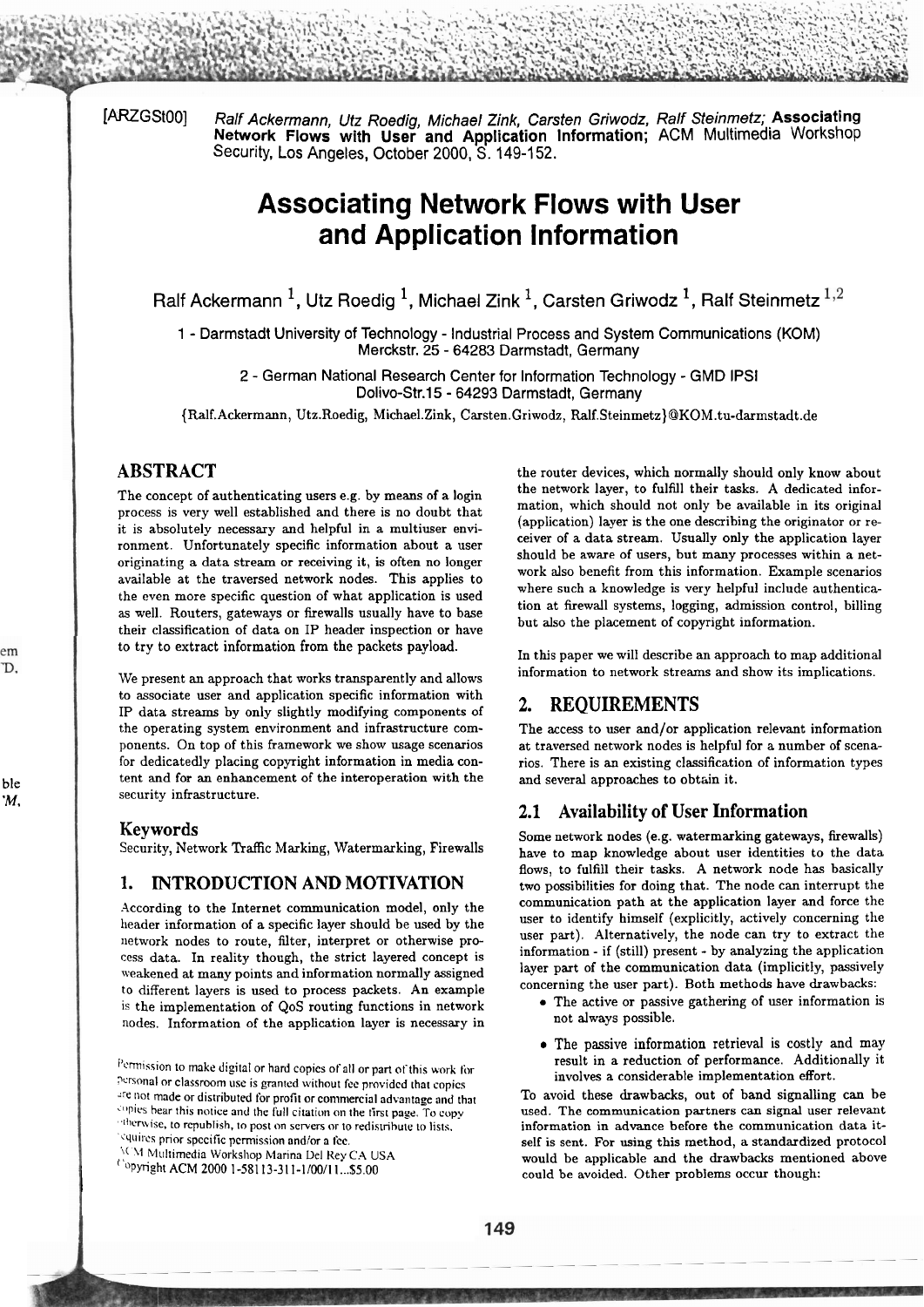- Every endsystem and all the nodes that need access to the user information have to implement and support the signalling protocol.
- The network nodes have to remember the mappings between user information and data flows. This increases the complexity of such a network node.

The method that **we** will describe in this paper is to add the necessary information directly to a network data flow.

### **2.2 Availability of Application Information**

Certain network nodes (e.g. QoS-enabled routers, firewalls) need information about the application that is generating a data stream to process the data. This information can usually be gained by analyzing the transport layer header (TCP/UDP header interpreting the Port fields). For some scenarios it is necessary to consider that a logical session between two endpoints may consist of several flows<sup>1</sup>. In this case the first flow normally uses static ports and a traversed node can extract the information about the application type from the transport layer header. Subsequent flows are then negotiated dynamically by exchanging signaling data on the first channel. In many cases it is necessary to treat all the flows that an application uses uniformly **as** a single entity (for example a firewall wants to authenticate the involved parties of a whole session and needs to know about the dependencies of flows).

## **3. MARKING OF NETWORK PACKETS**

### **3.1 Basic Approach**

Our basic approach which is shown in Figure 1 assumes the deployment and use of a marking procedure for network data streams at dedicated network nodes (usually endsystems but also gateways) of an administrative domain which is under our explicit control (since modifications have to be done at least for one communication partner). Whenever a User is authenticated to the network node, it is possible to e.g. mark the data he is originating with the user-id that procecses are identified with. The network nodes that are passed by the data packets (e.g. gateways or firewalls which form a dedicated crossing point for traffic entering or leaving the domain) make use of the information. It must be mentioned that this is also applicable for data streams that flows in the opposite direction (originating from sources that are outside) but can be associated with an original data stream (e.g. answers to retrieval requests/bi-directional TCP flows).

We will have to consider both cases - either that the user has a strong interest in supplying and passing this information or does at least not actively suppress it (e.g. because it allows for a better service or fair billing for him) or that we have to enforce the use of the mechanisms and prevent participants from mis-using or faking it.



**Figure** 1: Basic description of the approach **and** concerned components

### **3.2 Placement of the marking information**

There are a number of possible places at which the information can be placed for transmission. The approaches and their advantages and disadvantages are described in the following. By including the information either in the layer 2 or layer 3 header, a fast access to the information at the intermediate nodes (router, proxy, firewall) is possible. In comparison, storing the additional data in the payload is more costly and involves additional analysis of each packet in the network. Both approaches allow the insertion and removal at either the endsystems or intermediate nodes depending on the desired operating mode.

### 3.2.1 *Placement* **as** *part of the MAC-Header*

Placing the information in an additional field of the MAC header forms a very general approach. **A** technique like that is e.g. used for Label Switching [I]. This approach has the advantage that not only IP but also other layer 3 protocols (IPX, ...) can easily be supported. Additionally it has proven to perform well in terms of packet processing speed in routers or switches, since only the MAC header must be examined to gather the desired information.

### 3.2.2 *Placement as part of the IP header*

An alternative place to insert the information is the IP header. Since IPv6 is fully standardized and already used in some test beds we give a proposal for both of the IP versions IPv4 and IPv6.

- In IPv4 the information can be inserted after the IP header and before an upper layer protocol (e.g. TCP, UDP,...). [8] proposes how this is done for the authentication header and is applicable for additional extension headers as well.
- In IPv6 the information can be inserted in the packet **as** an extension header, like the ones already defined in [5].

The interoperability with standards-compliant existing network nodes that lack the proposed extensions is ensured, they are required to ignore the additional information.

I

<sup>&</sup>lt;sup>1</sup>A flow is a single data stream (channel), identified by a tuple of characteristic values (source address, source port, destination address, destination port, protocol number). A session describes the association of multiple flows that together form an application's data stream.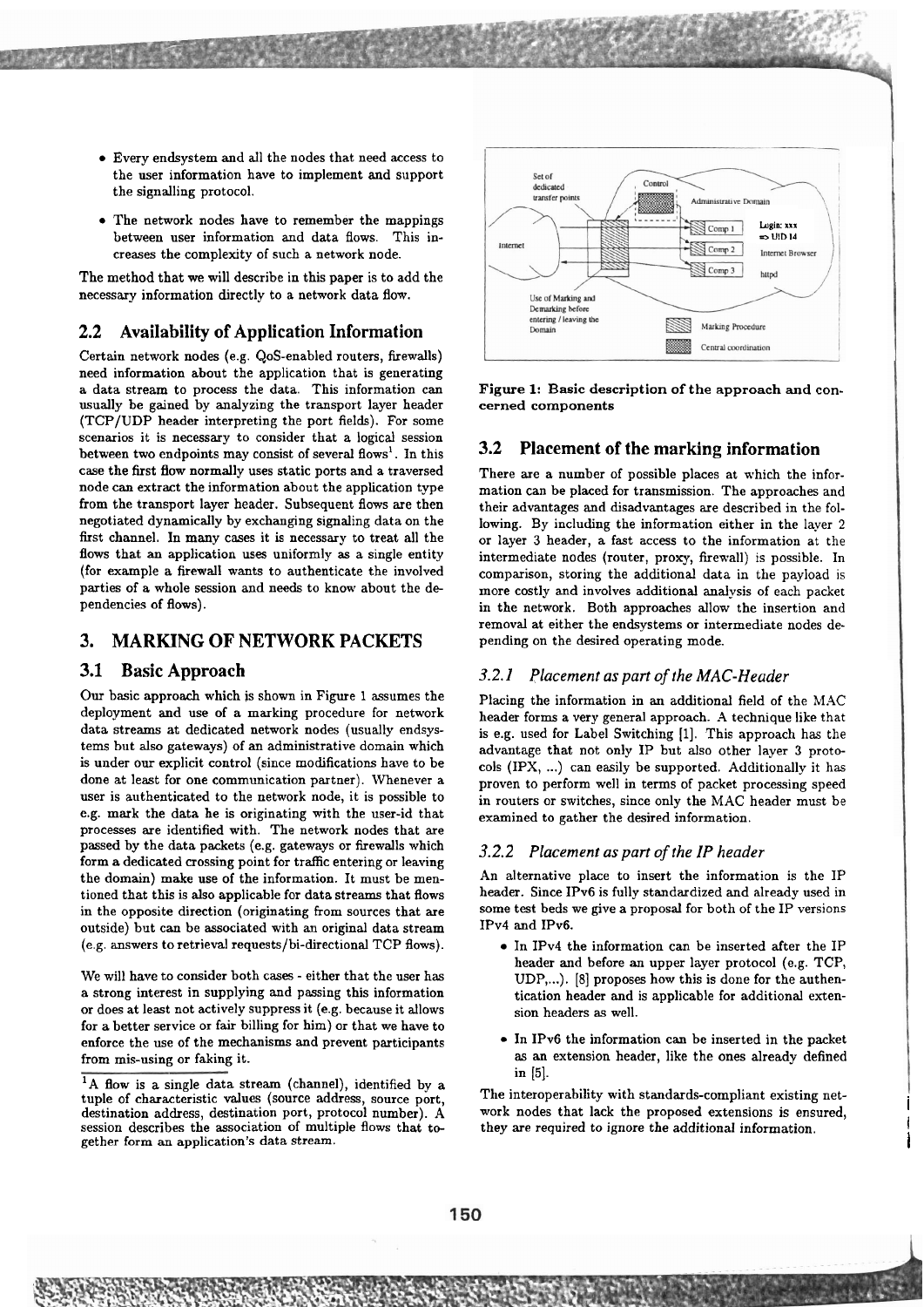# **4. IMPLEMENTATION CONSIDERATIONS**<br>**4.1** Marking Procedure

### **4.1 Marking Procedure**

 $\mathbf{I}$ 

We distinguish between an endsystem- and an infrastructure- (e.g. by means of firewalls/gateways) -based packet marking approach.

### $4.1.1$ Endsystem-based - Unix

To support the insertion of marks in a general way, the insertion should be transparent for the user. A convenient place for doing that is as part of a modification of the network stack or by passing all traffic through a dedicated (network) tunneling device. Implementation alternatives for different operating systems differ both in their granularity **as** well as **Figure** 2: Infrastructure Based Morking Approach in the way and necessary permissions for performing them.

Depending of the kind of the System and the avaiiability of sources we could decide to modify and replace the kerne]. Since different machines usually use different kernels, this approach is not very flexible and involves a remarkable additional effort. Therefore placing the functionality in a shared library that is pre-loaded in order to replace the systems libsocket whenever an application is started (or to replace the libsocket in general) is considered to be more convenient. Alternatively the use of a dedicated stream module **[10]** that can be dynamically pushed into the communication stack is an option for systems where this is supported, e.g. when using Solaris.

## **4.1.2 Endrystem-based** - **Windows**

WinSock, the Microsoft Windows networking API, consists of a set of layers called "service providers". It is possible to install new service providers in the form of a Dynamic Link Library (DLL) between any two existing layers in the Winsock stack **[6].** All programs using the Winsock API invoke the new service provider automatically then. This mechanism allows the creation of a new service provider, that is responsible for performing the necessary routines to put User and application information into a layer 2 or layer 3 header.

(or even only extendable) as described above. For a limited **5.1 Support for the placement of originator or**<br>
a (set of) marking gateway(s). Figure 2 shows a possible **copyright information copyright information contra** set of tasks the packet marking process can be handled by scenario. A marking gateway can be implemented in two In this scenario we assume library servers for pictures, au-<br>different ways. First, the gateway can use active or passive dio/video data or special documents. These ser different ways. First, the gateway can use active or passive dio/video data or special documents. These servers can<br>information gathering (as described above) to get user spe-eg. be accessed via HTTP or by means of a strea information gathering (as described above) to get user spe-<br>cific information. Then this information has to be added to the flows before they leave the gateway. All the mentioned marking techniques can be used for this purpose. reasons.

clude not marking capable hosts. By doing this, data which or originator/retriever information in the data that is downleaves the subnet is generally marked with an information or uploaded by the users. To be able to track a user in case<br>which represents the subnet. In this case certain flows can of a copyright violation, the watermark sho which represents the subnet. In this case certain flows can be identified in the other networks **as being** originated from a specific information.



dedicated part of the network (e.g. Subnet 1 in our example figure).

### **4.2 Security of the mapping information**

Since the mapping of user or application information to data streams might often be sensitive to spoofing, we consider that it can be protected in a secure manner based on cryptographic algorithms if the operation environment (such as e.g. working outside an "internally trusted company nctwork") demands that. Mechanisms for doing so exist with a message authentication code based on a **(e.g.** prcdcfinctl) shared secret. We refer to the mechanisms Secure ONC **RPC [4]** and Security Enhanced SNMPv2 **(91** for now.

Our approach must and will be enhanced concerning its security but is already viable for a number of environments with "cooperative participants".

## **5. USAGE SCENARIOS**

In this section we present usage Scenarios that show how packet marking can be used for the placement of copyright or originator/retriever information in media content and for enhancing the interaction with the security infrastructure. The description is not comprehensive nor even fully representative and can be extended by e.g. billing support as well 4.1.3 Infrastructure-based as by support for the enforcement of single login and (user-<br>In some cases, several or even all hosts may not be extended<br> $\frac{1}{2}$ or application-) class-based security policies.

tocol. In the case of many user request (e.g. for an electronic<br>public library) there might be several servers for scalability

The second method is to summarize the subnets, which in- Watermarks **[7]** are one of the possibilities to add copyright